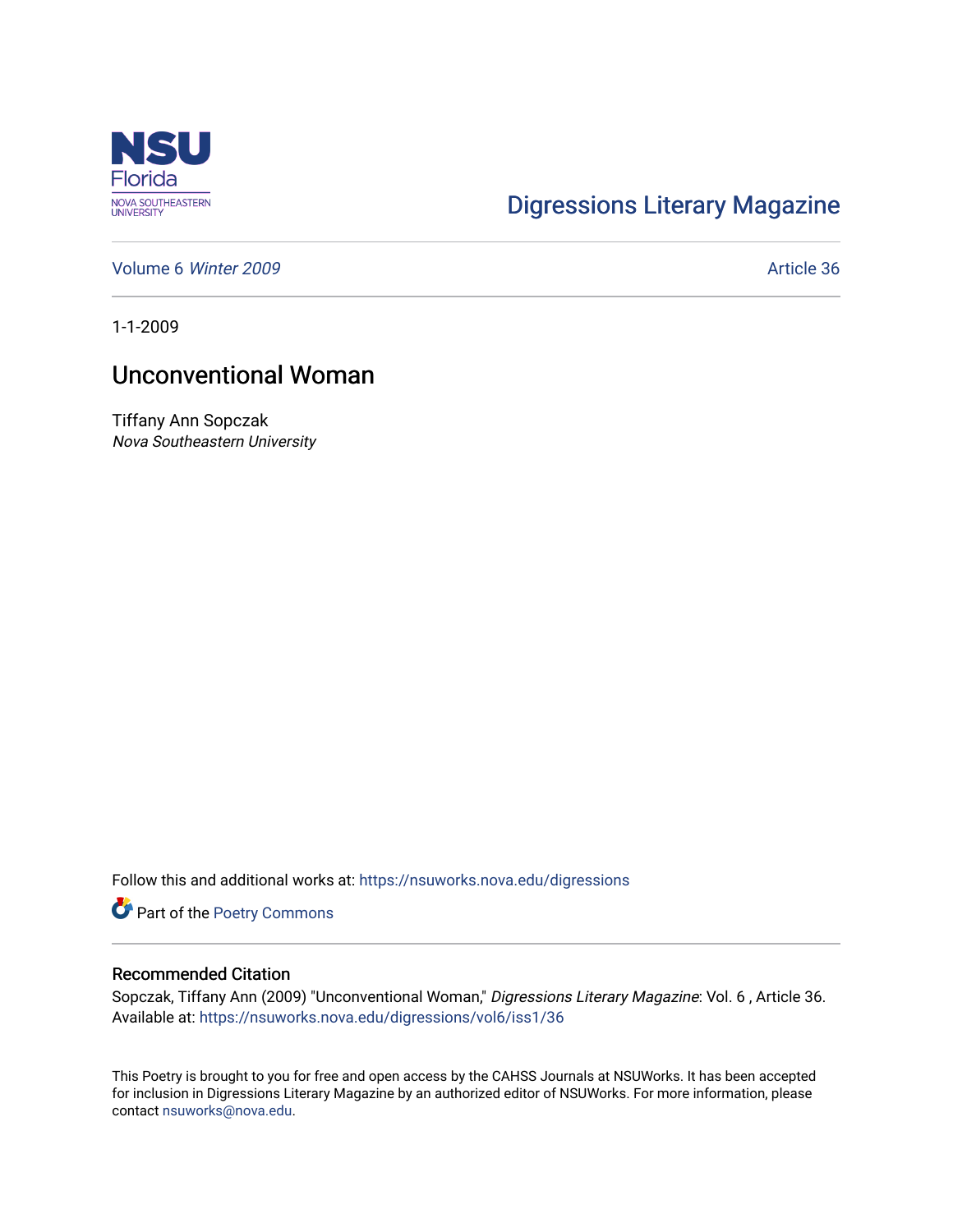Unconventional Woman *Tiffany Ann Soczak*

Feel my femininity shiver Like my car when the bass drops. Unconventional Woman— Unconventional Me!

My jeans are as dirty As my thoughts Unconventional Woman— Unconventional Me!

Raise your hand to me and I will raise my fist Unconventional Woman— Unconventional Me!

Wanting Independence, Presidency, and to become everything a woman isn't supposed to be Unconventional Woman— Unconventional Me!

The same job—more pay Wanting to set the standards for men. Unconventional Woman— Unconventional Me!

Shirley Temple? No! Pour me some ale. Unconventional Woman— Unconventional Me!

Strip me of all of my womanly parts Just don't add any extremities! Unconventional Woman— Unconventional Me!

Building bridges and ripping down walls. Unconventional Woman— Unconventional Me!